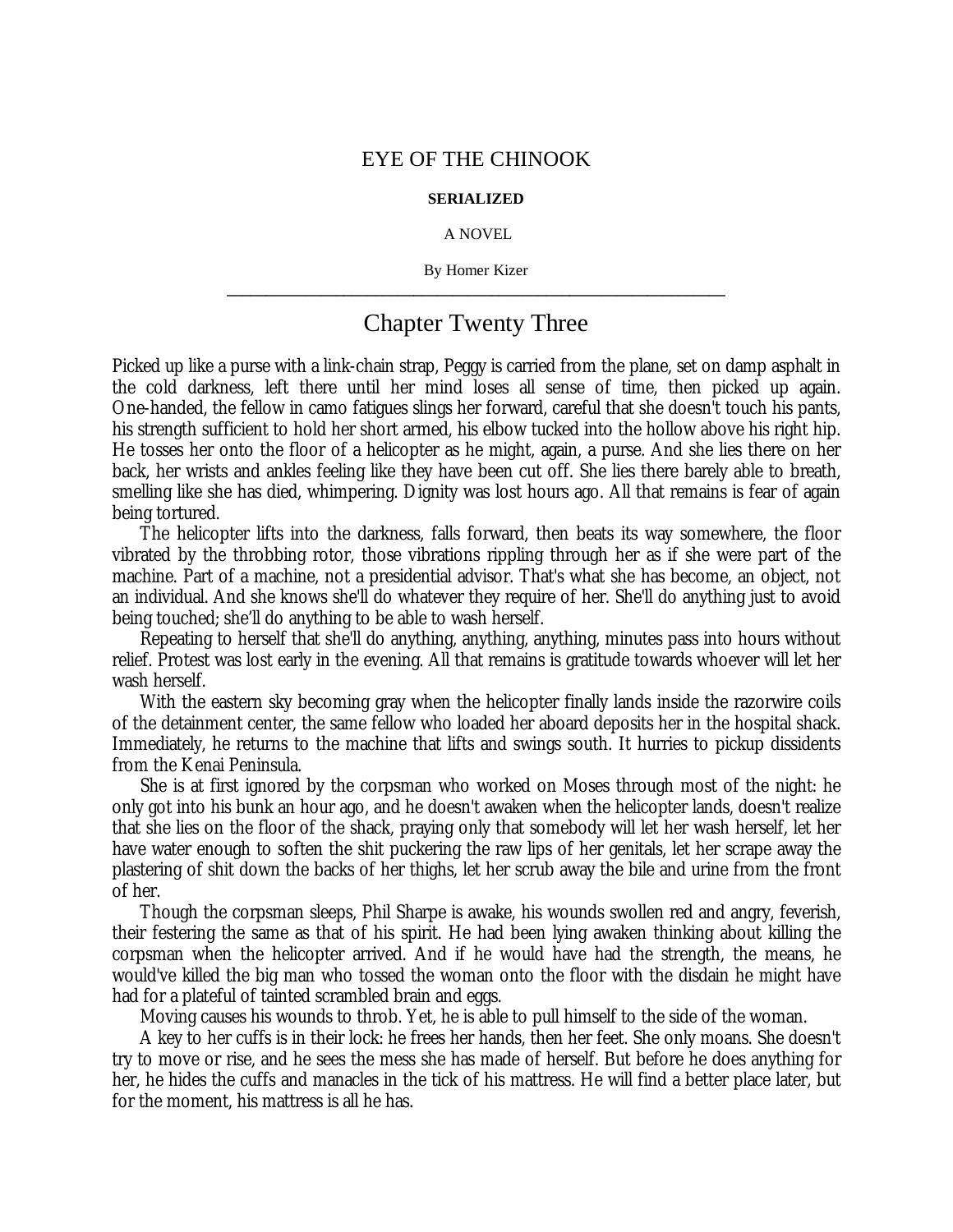He can carry neither the water bucket, nor the basin to where she lies; so he wets a couple of towels and sort of slides himself and the towels over to her. He then wipes her face and mouth, using one corner of a towel to wipe out the inside of her mouth. She makes no effort to move. She wears what was once a pale green blouse and darker green skirt. He takes both off her, and he sees how much cleanup is really necessary. And he sees what has been done to her.

There's a shower stall in one corner of the shack.

Ignoring the throbbing of his wounds, he half lifts her to her feet— her legs wouldn't support her weight. They buckle and almost pull him down atop her. But the fire within him that wants to kill causes him to hold her upright; causes him to ignore his wounds, his pain; causes him to open again the umbrella of darkness that had gripped his mind the years he was in the jungle.

Still wearing her bra, she gasps when cold water hits her full in the face. Phil is in the shower with her, his blaze orange smock wet and clinging to him.

The running water and hammering copper pipes awakens the corpsman who checks the shower. "You're not supposed to be out of bed."

"Somebody has to take care of her, and you were asleep."

Seeing how she spoiled her hose, the corpsman says, "You were married, weren't you?"

Phil glares at the corpsman, who looks away as he says, "Yeah, you were. Well, get her cleaned up. I'll get more towels and some clothes. Just try to keep water off your bandages."

As soon as the corpsman steps away, Peggy turns to face the shower nozzle. She opens her mouth and holds it open and lets water run in and out and down her throat. Then reaching out with her right hand, she leans against the wall of the stall as she spreads her legs. Water splashes against her, runs down her, breasts, belly, hips, thighs, shins, feet, then swirls around the drain and out. Phil watches the water, seeing in it a possibility for getting beyond the razorwire.

Finally taking the bar of soap from him, she begins to scrub herself, rolling off skin cells and filth. With her pantyhose still around one ankle, she scours her genitals, and the insides of her thighs. She's careful of where the clips were attached, but even there, she tries to scrub away what has been done to her. So from the front, she reaches behind her. He watches. Never having seen his wife bathe, not knowing what to expect, he is surprised by her vigor: she seems to be sanding away contamination, her task made all the more difficult by the soap's slipperiness. Her fingernails rake across her thighs, peeling away strips of whiteness, and still she doesn't stop.

The corpsman returns: "That's enough. Save some water for later." He turns the faucet off, then hands her a dry towel and a blaze orange hospital gown, identical to the one Phil wears. "You're gonna have to wear yours dry," he tells Phil. "You don't get another one till tomorrow."

"What happens tomorrow?" Phil asks.

"More guests. My understanding is that we're gonna nab the last of the terrorists. Then we'll know how many we have, and see about how long we keep all of you." The corpsman holds open the bright gown for Peggy. To her, he says, "We have at least one other woman on her way in. When she gets here I expect you'll have a cabin of your own, but till she does, you'll bunk here in the dispensary. Phil, who you've met, and old Moses will keep you company although I don't know how much longer Moses will be with us." To Phil, he says, "I'll have a long night tonight so I'm going out across the wire. There's a button next to the door knob that signals the guard tower. If Moses doesn't make it before I get back, press it. The guards will come and get him. You won't have to sit with the corpse. Understand?"

"What's his chances?"

"One in twenty, maybe not even that good. He lost too much blood. What little he has left won't carry oxygen. His blood gases are in low single digits, but why am I telling you this. Just watch him. He's a tough old man, but— what the hell. There's nothing more I can do."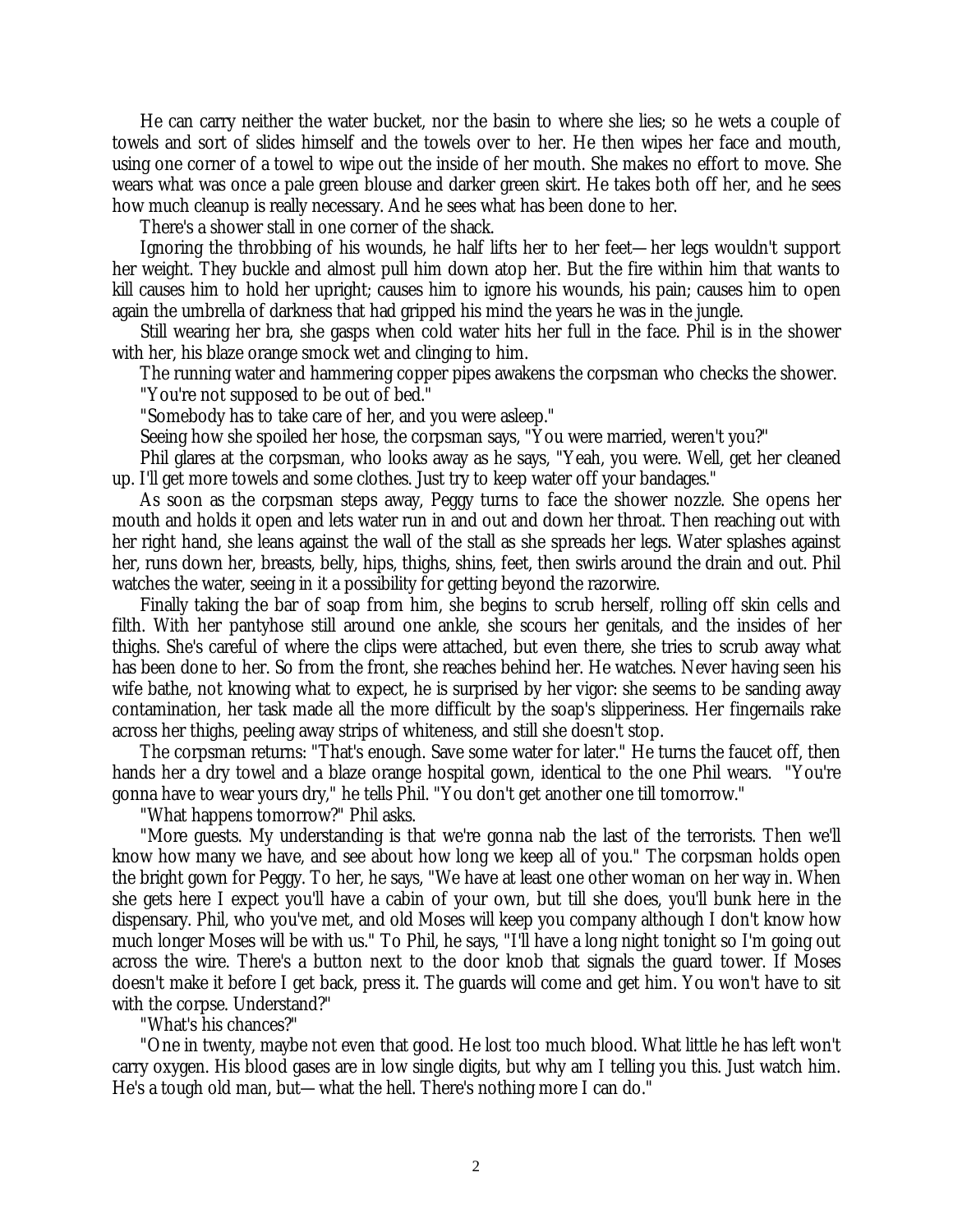When the corpsman opens the door to leave, Phil sees that the wind has picked up. It appears that a late-winter storm will arrive before evening, the sort of storm that brings seventeen inches that seems like the magic number— of fresh snow, winter's last hurrah. The sort of storm that grounds helicopters and hides trails and freezes seven-year-olds who can't get out of the wind and wet drifts. The storm might be his only chance of escaping the camp till late fall, might be Eddie's only chance of reaching maturity and having kids of his own, of telling what happened to his dad and mom, of seeking justice. It's just his wounds haven't healed enough that he can walk far, but he will have to try. So from the broom closet he takes the ash handles of the two push brooms he has soaked since arriving; he hid the handles when the corpsman didn't think he had the strength to move. He hid them in an adrenaline rush of anger that, coupled with the morphine given him, also hid his pain.

The broom handles are long enough that when he splits them and bends the staves, he can make the frame for a pair of short trail-shoes.

The camp's remoteness— there is no road to it, that he already knows— and far north placement will make escape nearly impossible. Everyone wears blaze orange, either coveralls or hospital gowns. No one has boots. An individual in any color of garb will stand out in the dozens and maybe hundreds of miles of moss and scrub willows, none taller than mowed sagebrush, surrounding the camp. Any creature taller than a marmot will be as noticeable as a caribou among lemmings. No, the only chance of escape is a major storm. Then it will be a question of whether the weather will kill an escapee before the escapee can attract the attention of a helicopter to return him to the safety of the compound. Death by exposure or imprisonment, the choice a storm offers. Otherwise, there is no choice.

But with Eddie out there, he has to whittle another choice from a broom handle and whatever else he can find in the shack.

"What are you doing?" Peggy asks.

"They left my kid," he nods towards the south side of the camp. "If I can, I have to get him… he's seven."

"What do you mean?"

"I mean they left him. Shot his mother, me, then took off."

"Is he staying with neighbors?"

"Nearest neighbors are thirty-five miles away, and for all I know, they've been burned out, too."

"Well, where is he staying?"

"Out in the open… I hope he's got sense enough to make him a brush hut. Otherwise," he doesn't finish what he might have said.

"You mean to tell me that you have a child, no, this can't be. I have to be dreaming this. This can't be real."

"This ain't no dream, Lady. A nightmare, maybe." After a long pause, he adds, "Welcome to America under the Democrats."

"I going to go with you. You can hardly walk. You'll need help."

"You don't know what you're saying. You'll slow me down."

"You're making a pair of snowshoes?"

"Yeah?"

"But there's no snow."

"There's a little, and there will plenty tonight, tomorrow, the next day. I don't know how soon before the storm hits."

"There's a storm coming?"

"Lady, you stay here and you let me do what I know best. It's my kid that's out there, not yours. So shut up about what I'm doing. Be thankful you don't have to be out in it."